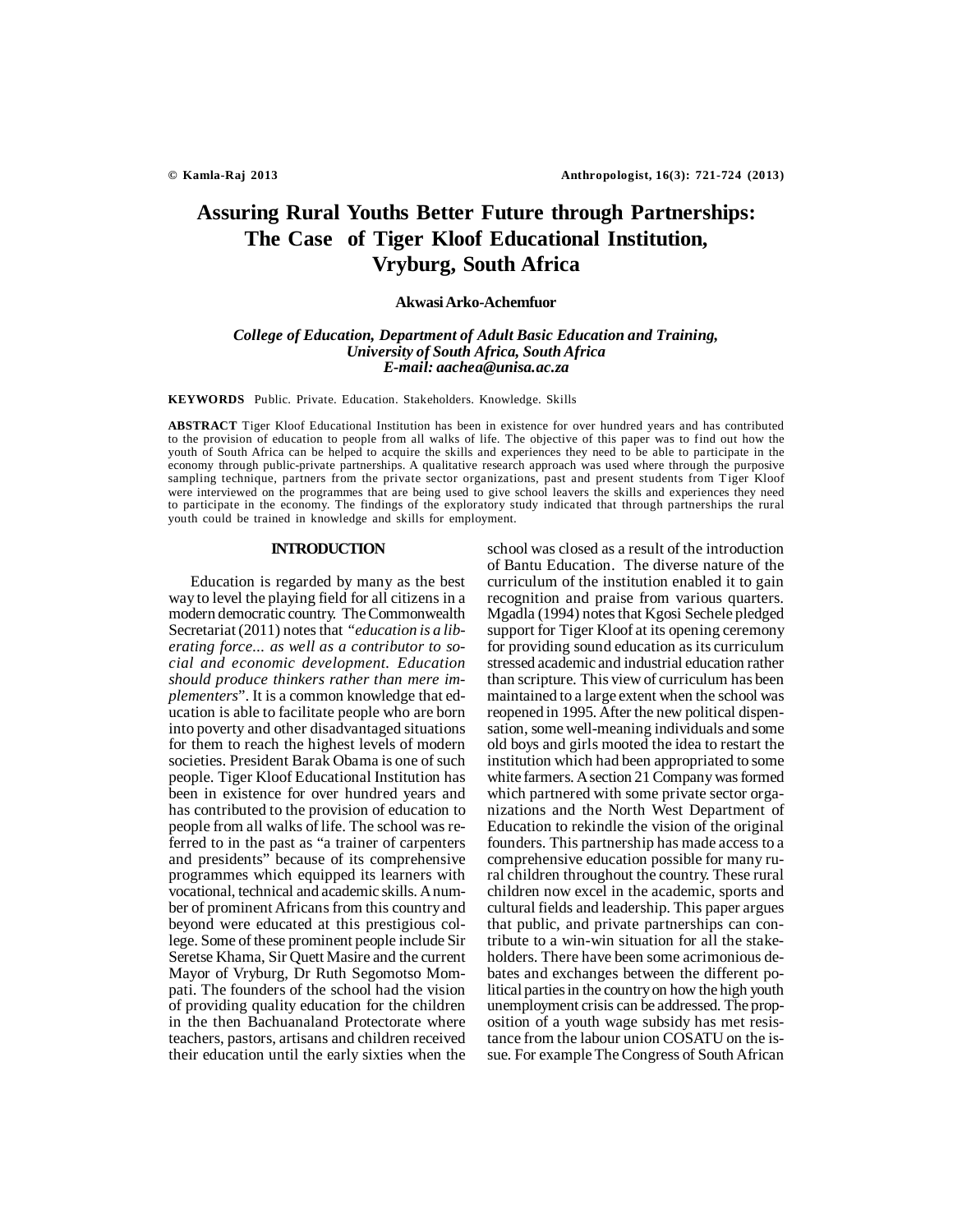Trade Union (COASTU) (2012) described the proposed youth wage subsidy as irrelevant and waste of resources quoting the ILO (2011) which reported that "research in various countries has shown that wage subsidies lead to combined deadweight and substitution effects of the order of 70-90% of the number of jobs created. Quoting the UN and the African Development Bank, Donnelly (2012) alludes that the two institutions back a youth wage subsidy as the subsidies where they have been applied allows companies to recruit young people into the labour market which would not happen without it. A qualitative research approach was used where through the purposive sampling technique some board members and the partners from the private sector organizations were interviewed on the programmes and achievements of the institution. The findings of the exploratory study indicated that through partnerships the rural youth could be trained in knowledge and skills for employment. The practice is recommended to other private sector businesses, NGOs as a model through which the youth of South Africa, most especially from the rural areas can be helped to acquire the needed skills as well as guidance in their career choice. It is further recommended that the private sector organisations that are involved in these laudable initiatives should be supported by government for them to do more.

## **Theoretical Framework**

This paper uses the Community Coalition Action Theory (CCAT) as a theoretical base. The theory was developed by Butterfross and Kegler (2002) on the basis of literature and personal experiences. The proponents of the theory saw community coalitions as "a group of individuals representing different organizations, factions, interest groups or constituencies within a community who agree to work together to pursue a common goal". They point out that the CCAT is made up of fourteen major constructs and twenty-three propositions which relate to the constructs. According to Butterfross and Kegler (2002), the CCAT provides a basis for understanding the processes, structures, and outcomes experienced by any effective community coalitions. Dotterweich (2006) uses the Assets Coming Together (ACT) concept as the basis for building effective community partnerships for youth development. According to Dutterweich (2006), the most effective partnerships are differentiated by their ability to accomplish the following four tasks namely (1) clearly define the purpose and vision of the initiative, (2) establish a community development partnership organizational structure and membership (3) develop collaborative work processes, and (4) create sustained momentum. A lot of the issues in Dotterweich's propositions are similar to Butterfross and Kegler's fourteen constructs and 23 propositions. This theory is applicable to this study as the need to achieve youth development in this rural area is being achieved through coalitions and partnerships between different stakeholders (Tiger Kloof and the 3 private sector businesses) who are putting resources together to better the lives of the youth through skills development initiatives. Tiger Kloof identifies Grade 12 learners who want to have one year work experience after school to enable them to acquire the skills to join the labour market. Those who are identified through what they call "My First CV" are taken to one of the companies in Johannesburg for interview. About five of them who are found suitable are taken and placed in the three companies for one year. The three companies have formed partnership and are collaborating with TK in addressing real societal problem such as youth unemployment.

## **Research Questions**

- What are the motives for the "My First CV" initiative?
- What form of skills and training do the participating companies offer the learners?
- How do the beneficiaries rate their one year experiences?
- Where are the past trainees currently?

## **METHODOLOGY**

In this exploratory study the researcher employed the phenomenological approach to gather data from *the companies that are part of the* "My First CV Initiative and the past and current trainees. The phenomenological approach was used because it allows the respondents to describe and interpret experiences of the phenomenon as being lived. The phenomological study is a study that attempts to understand people's perceptions, perspectives, and understanding of a particular situation (Leedy and Ormrod 2005).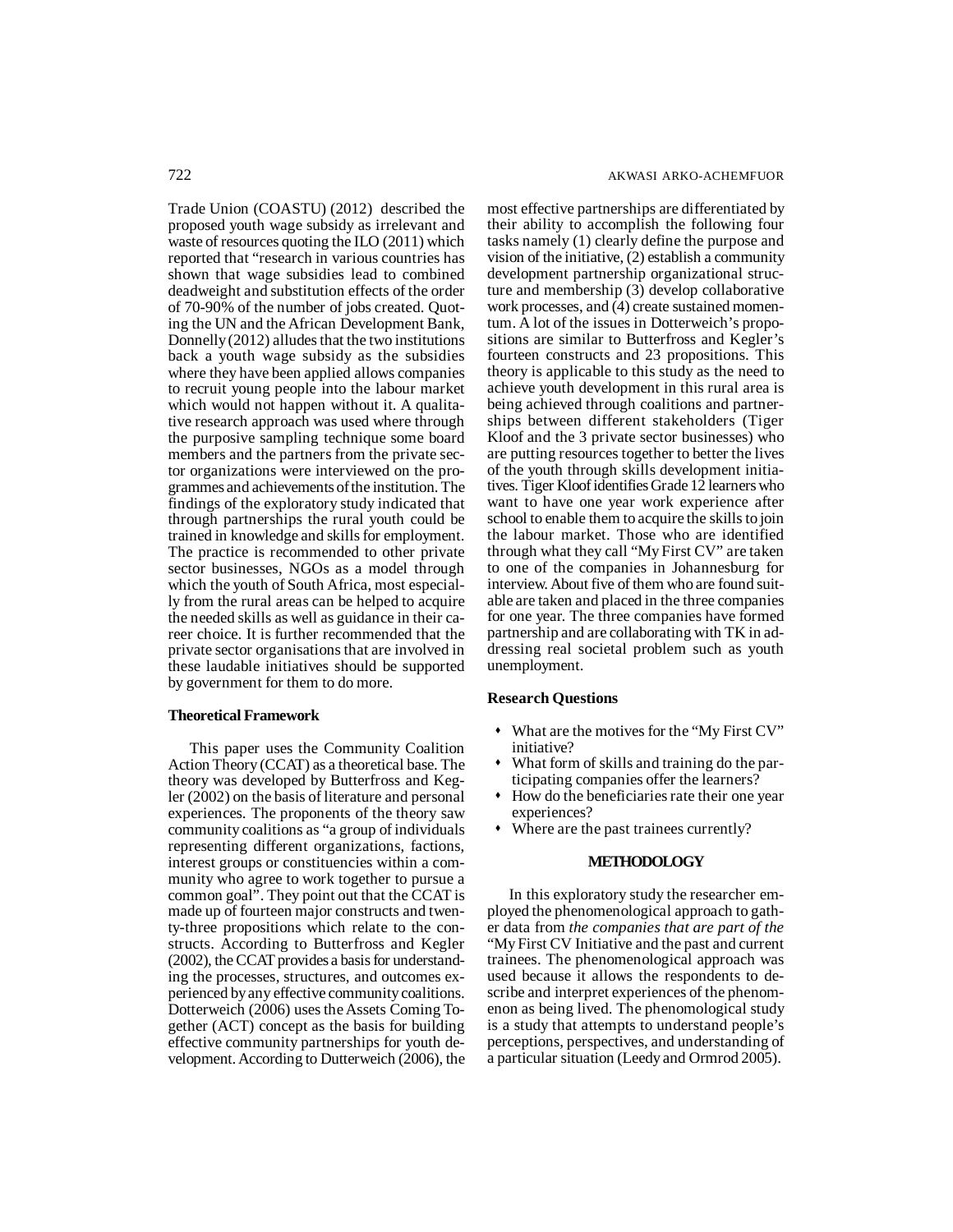#### **Population**

Population is defined as the aggregate of cases with a common assigned criterion and features as subjects for a study. The target population for this study is all the three companies involved in the My First CV programme and the past and present beneficiaries from the programme.

## **Sampling**

The limited number of the companies involved in the programme and past and present trainees make the use of the non-probability sampling approach ideal for such a study. In nonprobability sampling the researcher has no way of ensuring that each of the elements of the population will be represented in the sample. In this study the convenience sampling technique is used because it is easy to identify all the companies and the trainees involved in the programme. In addition to that money and time constraints made the researcher to use his contacts with Tiger Kloof to get access to some of the companies and the present and past beneficiaries of the programme.

#### **Criteria for Inclusion in the Study**

The companies that are were considered for the study had to meet the following criteria:

- should have participated in the "My First CV" Programme for the past two years
- a beneficiary from the programme (past or
- currently in internship).

## **Data Collection**

The researcher solicited the help of one of the board members of Tiger Kloof Educational Institution who is one of the organisers of the group of companies who call themselves "Friends of Tiger Kloof". He linked me up with the managers of the three companies. The three companies then mandated one of the managers of one of the companies to speak on their behalf as they operate the same programme based on their memorandum of understanding. The convenient sampling technique in which particular settings, persons or events are selected deliberately in order to provide information that cannot be obtained from other choices (Wilson 2010). In

this study the participants were the manager of one of the companies that represented the three companies and two past and two current beneficiaries of the internship programme. The interviews conducted telephonically as this was the preferred method the manager and the beneficiaries agreed on. The interviews were tape recorded in addition to a journal that was used to record issues which frequently occurred in all the four different interviews that were conducted. The interviews with the manager lasted for 30 minutes. The interviews with the former interns and current ones lasted for around 15 minutes each. The interview questions for both the manager and the beneficiaries were based on the research questions in this research.

#### **FINDINGS AND DISCUSSION**

The following were the themes from the managers of the participating organisations form part of the finding which answer some of the research questions:

The manager indicated that they are in partnership with Tiger Kloof which is located in a rural area where the learners find it very difficult to get the needed experience job employers look for in the labour market. The "My CV" programme is an attempt by the companies to provide the experience for the beneficiaries so that they can join the labour market or get the guidance they need in their tertiary education and career choices. The programme he indicated is meant for those who actually want to work for one reason or the other. The findings indicate that the programme is in the second year since its inception with 8 beneficiaries (3 young men and five girls).

## **Work Experiences Provided the Companies**

The manager indicated that the interns are exposed to all the functional areas of the businesses the three companies operate as well as the soft skills they need in any working environment. The functional areas include the switchboard, operations, finance, and logistics, just to name a few. On the soft skills the interns are exposed to how to interact with people, dress code for the office, interacting with superiors and manage which the interns who were interviewed confirmed. The companies do not retain the trainees as they intend providing the skills they need for the labour market so that when they leave another cohort can be taken for the following year.